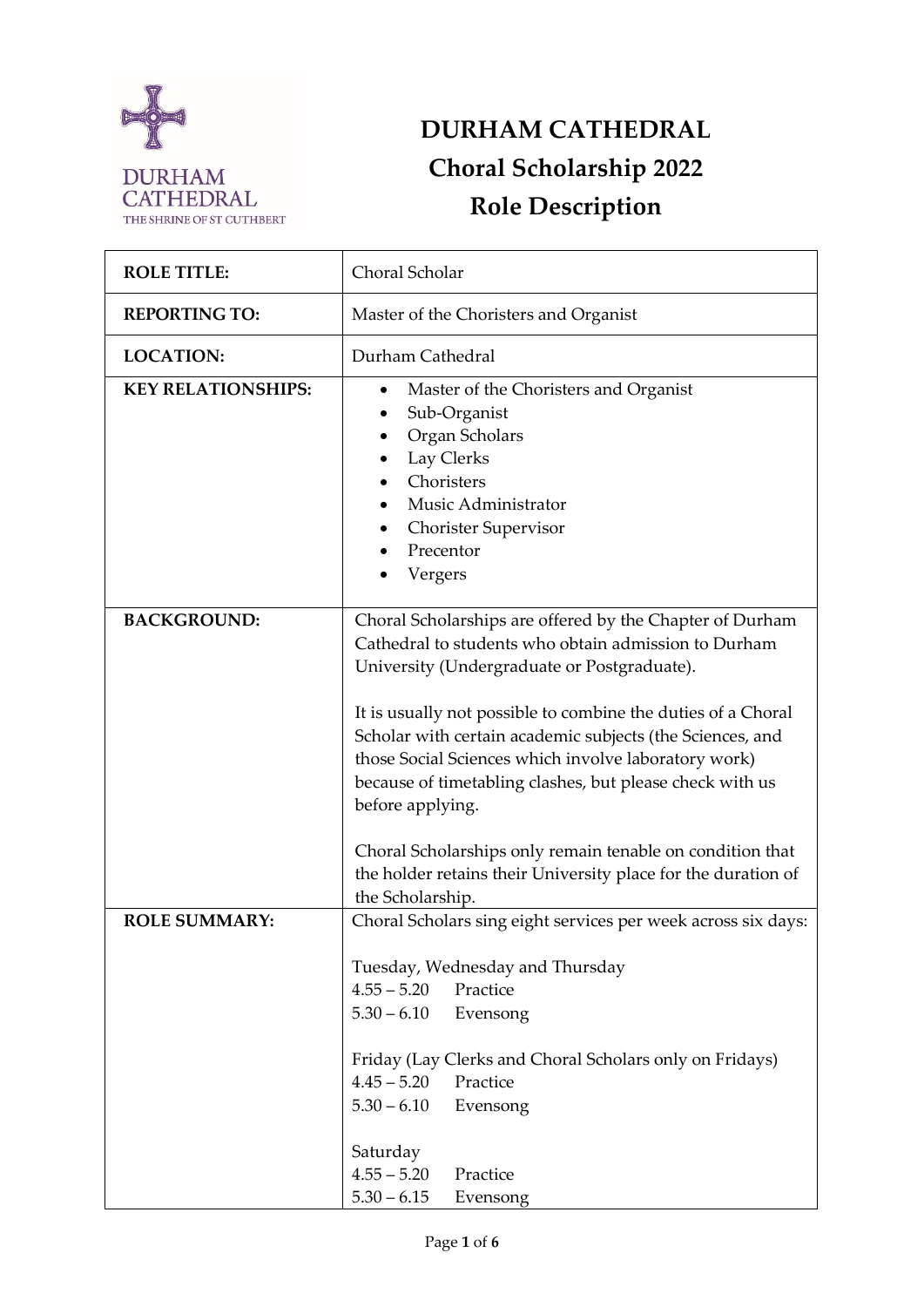|                  | Sunday                                                        |  |  |  |  |
|------------------|---------------------------------------------------------------|--|--|--|--|
|                  | $9.05 - 9.50$ Practice                                        |  |  |  |  |
|                  | $10.00 - 10.45$ Matins                                        |  |  |  |  |
|                  | 11.15 - 12.30 Sung Eucharist                                  |  |  |  |  |
|                  | Practice<br>$3.00 - 3.20$                                     |  |  |  |  |
|                  | $3.30 - 4.30$ Evensong                                        |  |  |  |  |
|                  |                                                               |  |  |  |  |
|                  | Monday is usually a day off. If Evensong is sung by the Lay   |  |  |  |  |
|                  | Clerks and Choral Scholars only on a different day then the   |  |  |  |  |
|                  | Friday timetable is used. The Cathedral reserves the right to |  |  |  |  |
|                  | amend the days and times that Choral Scholars are required    |  |  |  |  |
|                  | to sing.                                                      |  |  |  |  |
|                  |                                                               |  |  |  |  |
|                  | Choral Scholars keep the following terms (referred to as      |  |  |  |  |
|                  | "Choir terms"):                                               |  |  |  |  |
|                  | 1. The start of University induction week until 25            |  |  |  |  |
|                  | December;                                                     |  |  |  |  |
|                  | 2. The first day of the University Epiphany Term until        |  |  |  |  |
|                  | Easter Sunday (with variations dependent upon the date        |  |  |  |  |
|                  | of Easter);                                                   |  |  |  |  |
|                  | 3. The Sunday before the Easter Term (adjusted according      |  |  |  |  |
|                  | to the date of Easter) until the second or third Sunday of    |  |  |  |  |
|                  | July.                                                         |  |  |  |  |
| <b>BENEFITS:</b> | The Choral Scholarship is worth approximately £4021.03 per    |  |  |  |  |
|                  | year, plus additional fees.                                   |  |  |  |  |
|                  |                                                               |  |  |  |  |
|                  | Singing lessons will be provided free of charge.              |  |  |  |  |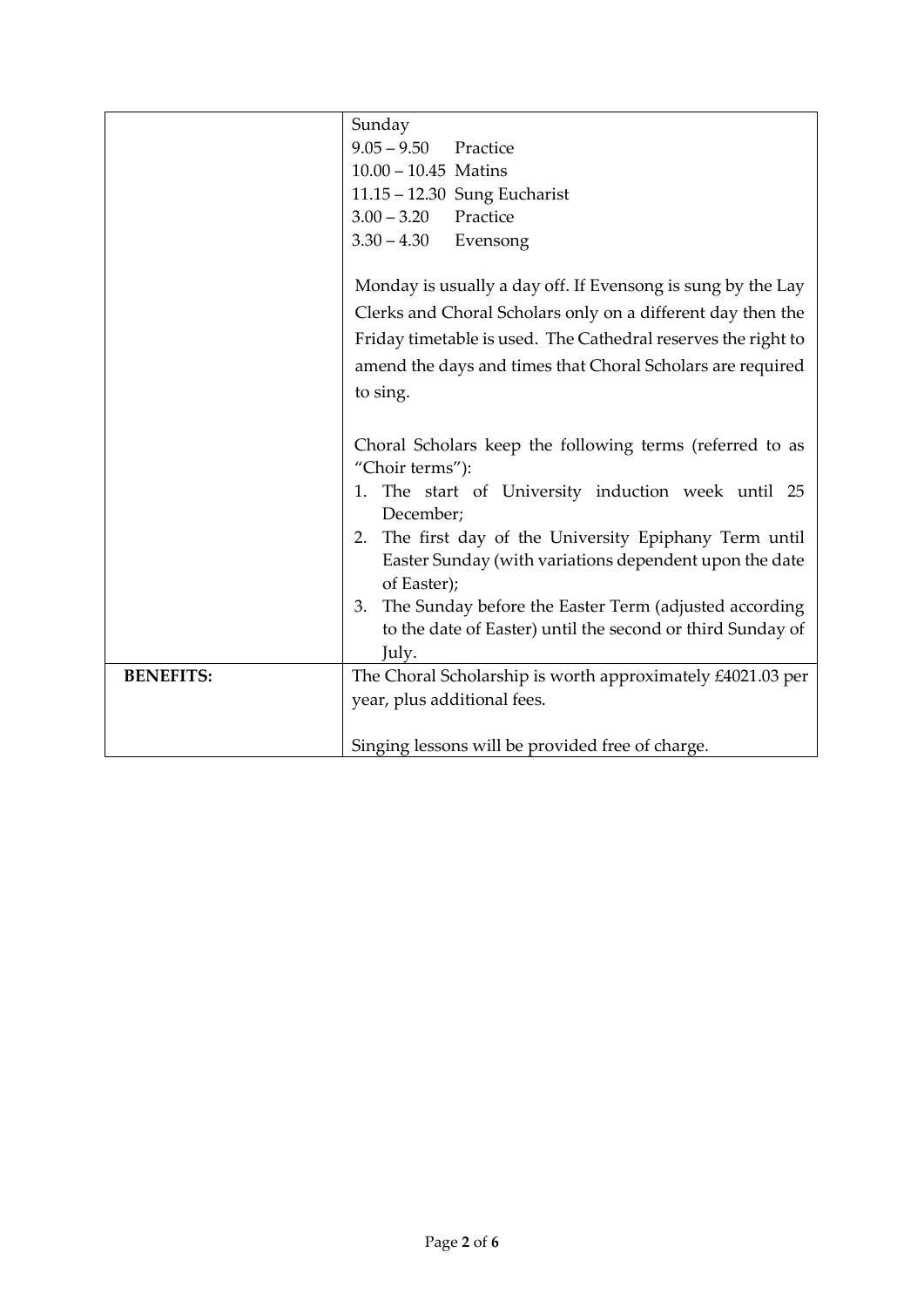#### **KEY DUTIES AND RESPONSIBILITIES:**

- To sing as part of the Cathedral Choir for regular rehearsals and services (usually eight per week in the pattern set out above).
- To sing for additional special services such as the Advent Procession, Nine Lessons and Carols, Midnight Eucharist, Easter Dawn Vigil, and for Diocesan services such as Ordinations and Installations.
- To sing at special services such as weddings, funerals and external services. These services will normally attract an additional fee.
- To sing for concerts and broadcasts (radio and television). These services will normally attract an additional fee.
- To prepare all music thoroughly in advance.
- To take instruction from the Master of the Choristers and Organist, Sub-Organist and your appointed Lay Clerk.
- To attend the half-termly Choral Scholar meetings with the organists.
- To attend choir tours and external services in the Diocese and further afield such as joint services with Newcastle Cathedral and St Mary's Cathedral, Edinburgh, and the Northern Cathedrals' Festival.
- To assist at chorister recruitment events when required.
- To behave appropriately at all times around the choristers.
- To undertake training courses (e.g. Safeguarding) as required.
- To undertake some general administration in the department as required.
- To assist with Probationer training as required.

*The main duties and responsibilities of your role are outlined in your role description. This list is not exhaustive and is intended to reflect your main duties. Changes may occur over time and you will be expected to agree any reasonable changes to your role description that are in line with the general nature of your role. You will be consulted about any changes to your role description before these are implemented.*

#### **COMMON DUTIES AND RESPONSIBILITIES:**

#### *Health and Safety*

*Under the Health and Safety at Work Act 1974, whilst at work the post holder must take reasonable care for his/her own health and safety and that of any other person who may be affected by his/her acts or omissions. In addition, the post holder must co-operate with the Cathedral on health and safety and not interfere with or mis-use anything provided for his/her health, safety and welfare.*

#### *Confidentiality*

*The role holder must comply with Durham Cathedral's policies and procedures regarding the sharing of confidential and personal data.* 

#### *Safeguarding*

*This role is subject to completion of a confidential self-declaration form and an Enhanced DBS with Children barred list check. This role involves regulated activity.*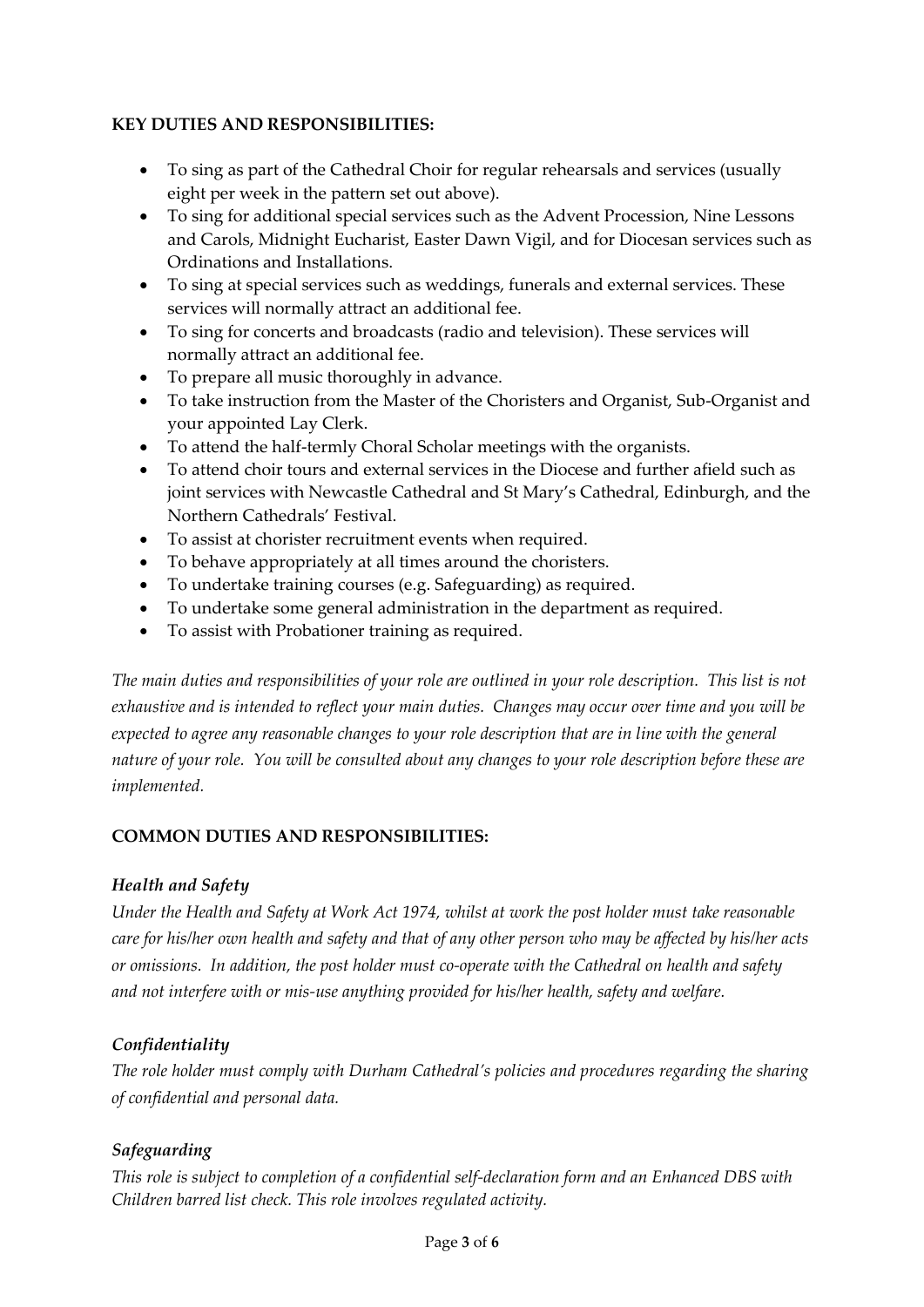*Durham Cathedral is committed to safeguarding. If at any time the role-holder sees or hears anything that could suggest a safeguarding risk or has any other reason to be concerned, it should be reported immediately to the Cathedral Safeguarding Officer.*

## *Equality, Diversity & Inclusivity*

*Durham Cathedral is committed to promoting a diverse, non-discriminatory and inclusive community that gives everyone an equal chance to learn, work and live free from discrimination, bias and prejudice. Our equality policy includes responsibility for all our people to eliminate unfair and unlawful discrimination, advance equality of opportunity for all and foster good relations.* 

#### *Live Streaming*

*The majority of the choral services at Durham Cathedral are live streamed. No additional fees are payable to Choral Scholars when statutory services are live streamed, but separate arrangements are in place for some Diocesan, special and external services as well as concerts.*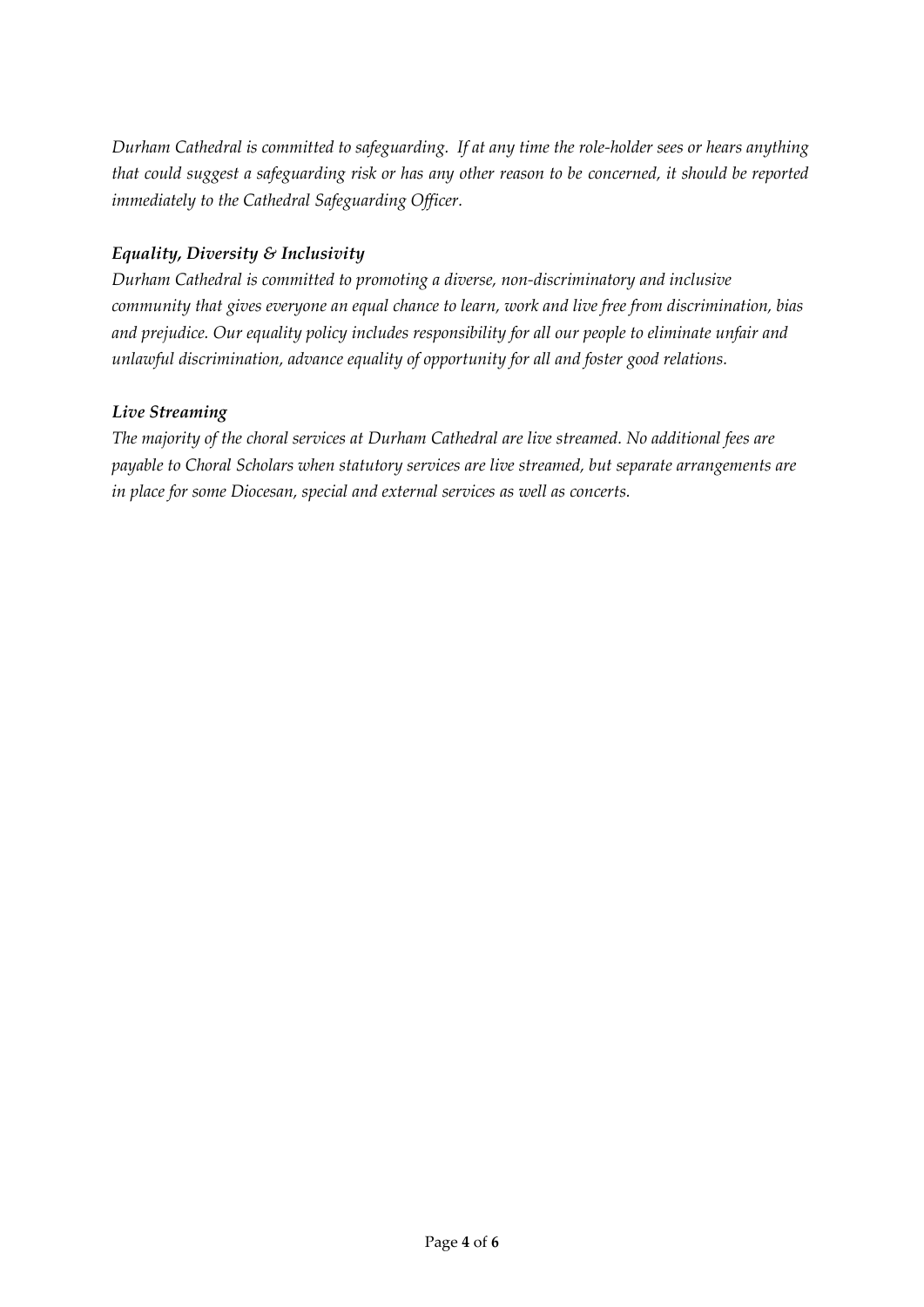

# **Person Specification**

This section outlines the requirements and qualities the role-holder needs in order to fulfil the role. These are divided into 'essential' and 'desirable' criteria. 'Essential' criteria are those that the role-holder absolutely must have in order to do the role; that is the role cannot be done without those qualities. 'Desirable' criteria are those qualities that would be either useful, an advantage or preferable to have in order to do the role or those which can be obtained through training during the course of the scholarship; that is the role can be done without those qualities. The table below also identifies how the criteria will be assessed. Please ensure that you demonstrate, as a minimum, the 'A' criteria on your application form.

- **A: Application Form**
- **I: Interview**

## **A & I: Application Form & Interview**

| Ref: | Criteria                                                                                                             | Essential /<br><b>Desirable</b> | A/I              |
|------|----------------------------------------------------------------------------------------------------------------------|---------------------------------|------------------|
|      | <b>QUALIFICATIONS</b>                                                                                                |                                 |                  |
| 1.   | Undergraduate or Postgraduate degree in progress at Durham<br>University (or due to start in or before October 2022) | E                               | $\mathsf{A}$     |
|      | Singing qualification (ABRSM or equivalent)                                                                          | D                               | A                |
|      | <b>EXPERIENCE</b>                                                                                                    |                                 |                  |
|      | Well-developed singing voice with a good range and tone                                                              | E                               | $\mathbf I$      |
| 2.   | Experience of singing in a choir or vocal group                                                                      | E                               | $\boldsymbol{A}$ |
|      | Experience of singing for services in an Anglican church                                                             | D                               | A&I              |
|      | <b>KNOWLEDGE</b>                                                                                                     |                                 |                  |
|      | Knowledge of Anglican church repertoire                                                                              | D                               | $\mathbf I$      |
|      | Knowledge of safeguarding practices                                                                                  | D                               | A&I              |
|      | <b>SKILLS / APTITUDES</b>                                                                                            |                                 |                  |
|      | Able to read music                                                                                                   | E,                              | I                |
|      | Strong sight-reading ability                                                                                         | E                               | $\mathbf I$      |
| 3.   | Able to work as part of a team                                                                                       | E                               | A&I              |